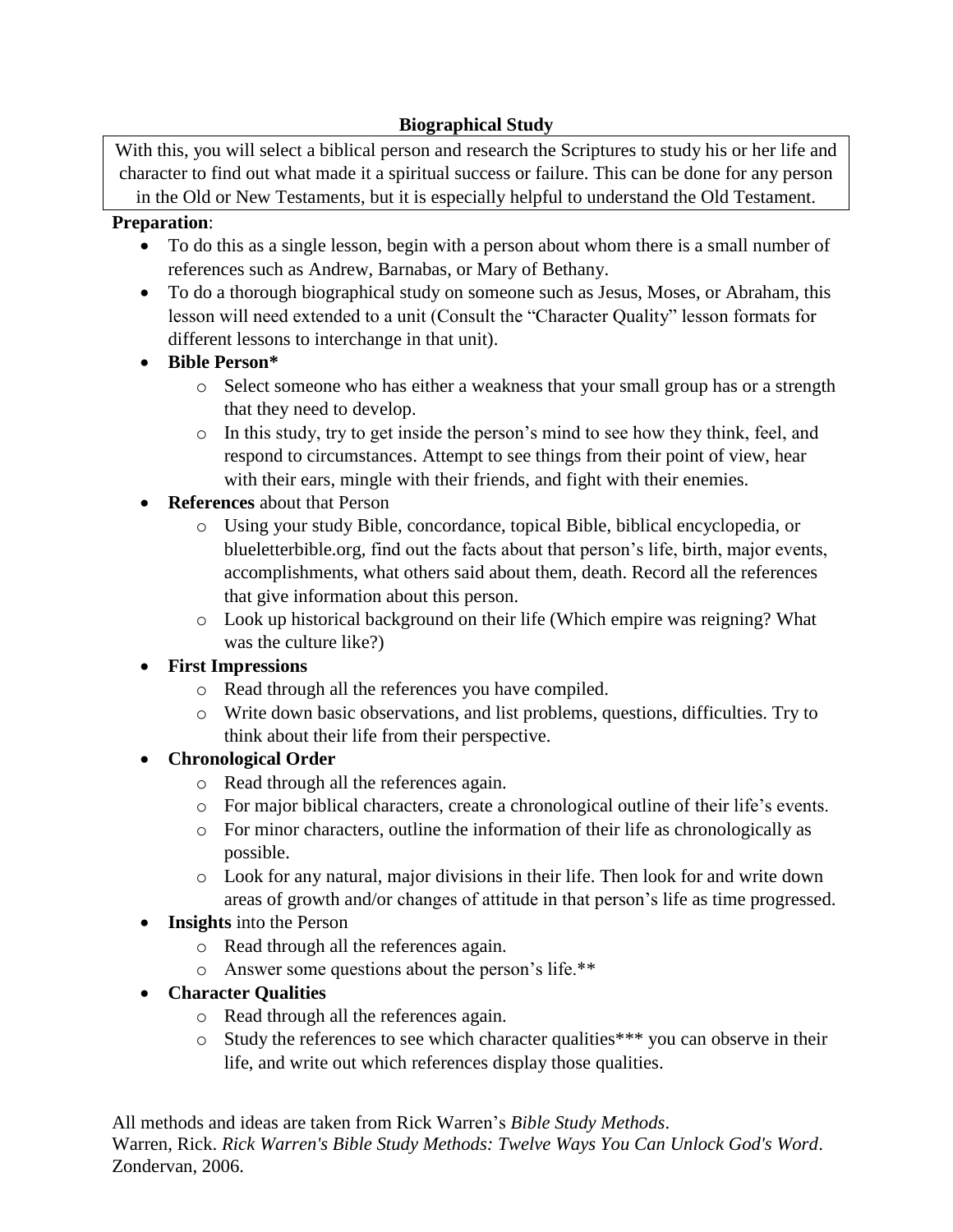# • **Other Bible Truths**

- o Examine the person's life to see how it might exemplify other biblical lessons that you know to be true (i.e. "You reap what you sow," or "Delight yourself in the Lord and he will give you the desires of your heart" [Ps. 37:4]).
- o Use cross references in a study Bible or on blueletterbible.org or find these

## • **Summary**

o In a few sentences write out what you think is the main lesson that is taught or illustrated by this person's life. Is there any one word that could describe that life? What was his or her outstanding characteristic?

# • **Application**

- o Develop an application that is personal, practical, possible, and provable (see "Basic Principles for Bible Study") as you consider the following questions:
	- Did I see anything of myself in this person's life?
	- Did he show some of my weaknesses?
	- Did he reveal to me some of my strengths?
	- What impressed me most about this person's life?
	- Where do I fall short in this area?
	- What do I intend to do about it?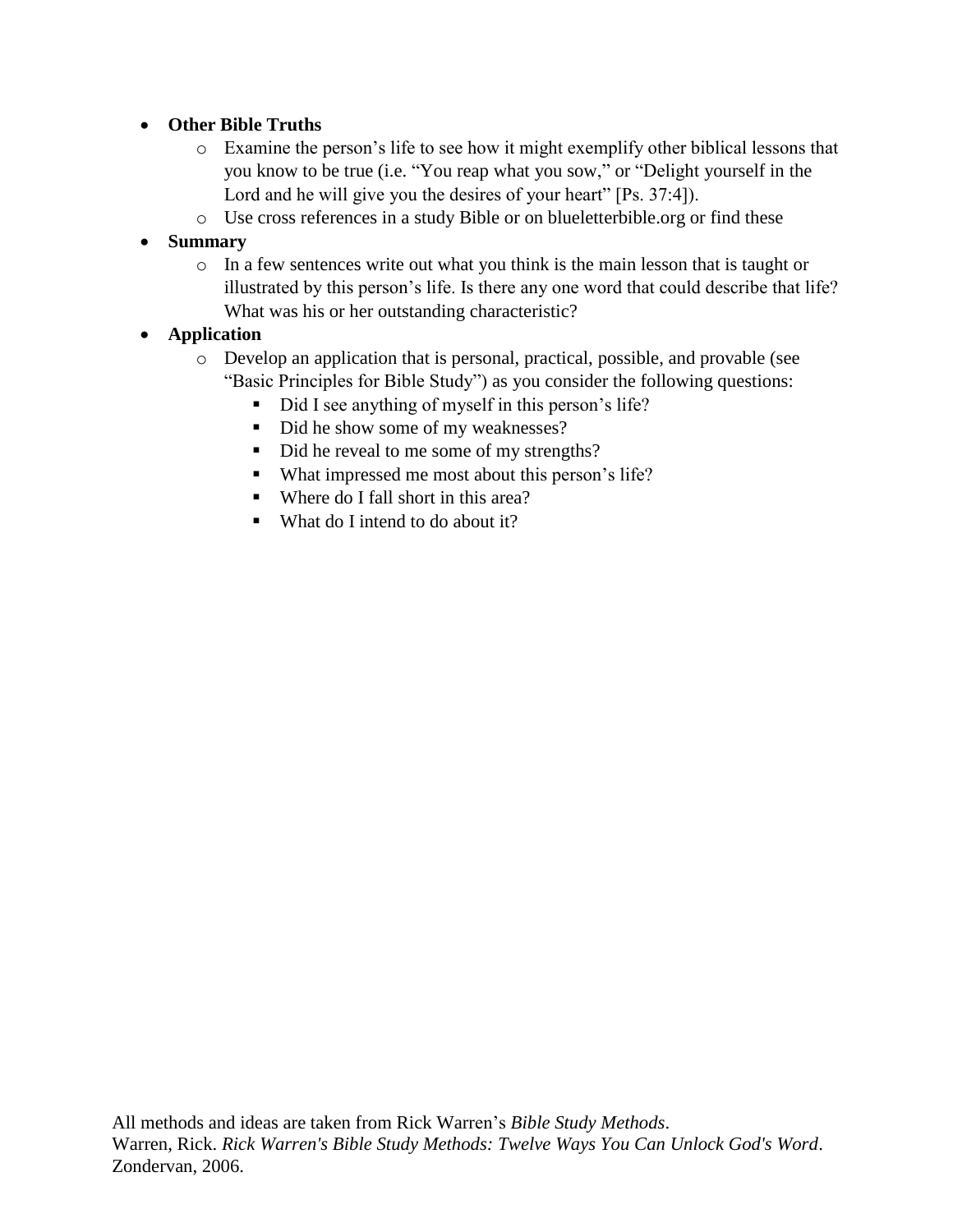#### **Lesson Format:**

Title: The name of your **Bible Person**.

Introduction: Provide a short activity, ice breaker, or thought-provoking question to focus the group's thoughts on the topic for the day.

Lesson Body:

- Share the **summary** with the group and explain why you chose this person, what you're planning to look at in their life, how many weeks you plan to study them, etc.
	- o Explain that in the study of this person's life, we will try to get inside the person's mind to see how they think, feel, and respond to circumstances. Attempt to see things from their point of view, hear with their ears, mingle with their friends, and fight with their enemies. Only when we do that well, will we understand how God was really working in their life.
- Go through the **references.**
	- o If the person you are studying has too many to go through, pick the ones that are most pertinent to the main idea you chose for this lesson (the **summary**).
	- o Provide any historical background or cultural context that is important for a correct understanding of these Scriptures.
	- o Read through the references in **chronological order**.
- Discuss any of the **insights** that you found pertinent to the topic.
	- o This is a great time for discussion. Ask the group the same questions that you answered.
	- o *Respond to their thoughts! Don't just wait for the "right" answer.*
	- o Discuss **character qualities** and/or **other Bible truths** if they are relevant to the main idea of the lesson.

Conclusion: Discuss the **application** of lessons learned from this person's life.

-Make sure you are prepared to give examples of how this passage applies to your life before you ask others.

-How will they remember this throughout the week?

-How will they understand the importance of this?

Note: You will have a *lot* of information from this study. You don't need to include everything. You need to do that study to get correct information, make good inferences, and accurately judge what would help the people in your group grow. Keep the lesson focused! Keep the extra information for your own benefit or a separate lesson.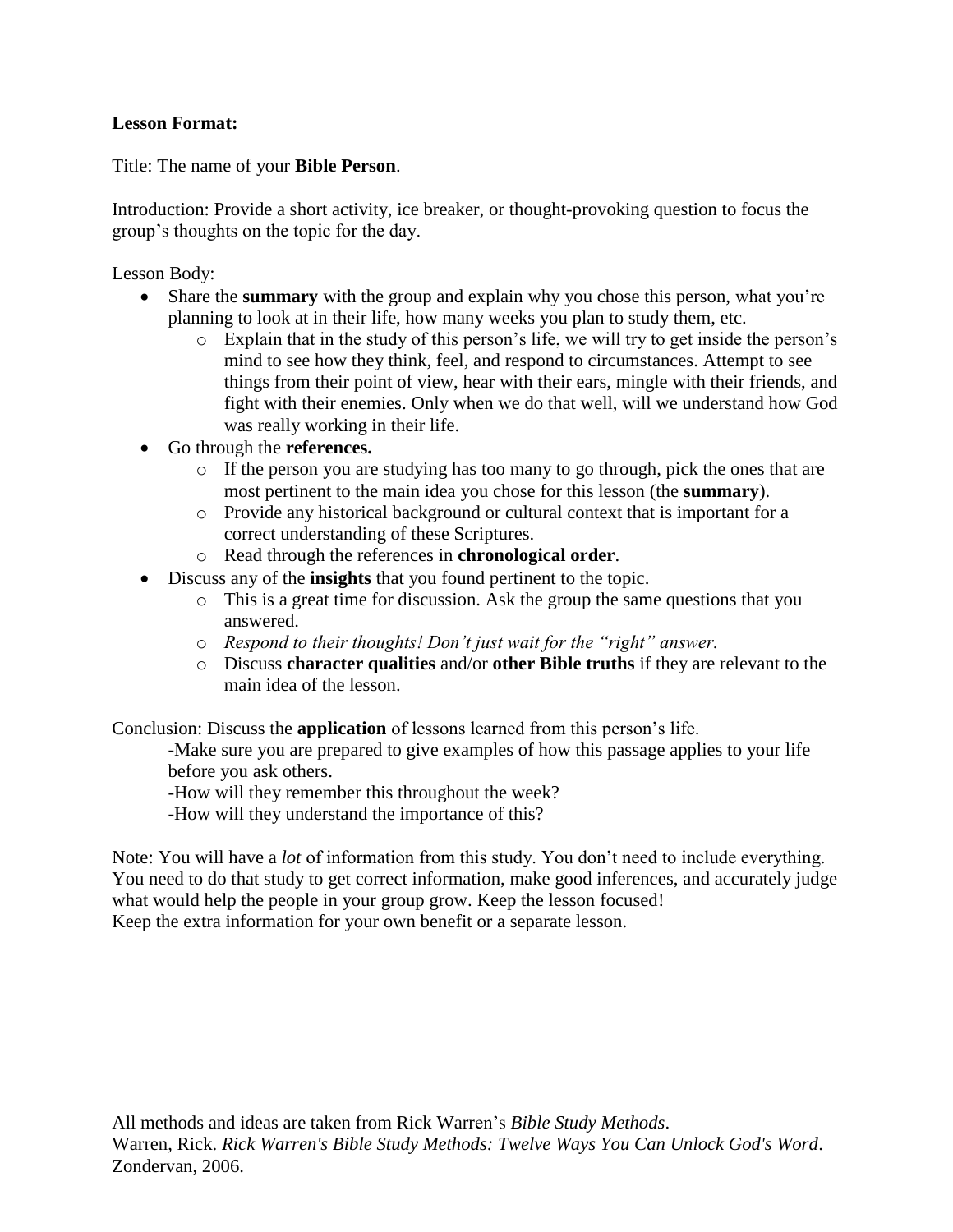# \*A Partial List of Biblical People

| Major Men in the Bible               |                  |                      |  |  |
|--------------------------------------|------------------|----------------------|--|--|
| Abraham                              | Isaac            | Nehemiah             |  |  |
| Daniel                               | Jacob            | Paul                 |  |  |
| David                                | Jeremiah         | Peter                |  |  |
| Elijah                               | Jesus            | Pharaoh              |  |  |
| Elisha                               | John (Apostle)   | Samson               |  |  |
| Ezekiel                              | Joseph $(O.T.)$  | Samuel               |  |  |
| Ezra                                 | Joshua           | Saul (O.T.)          |  |  |
| Isaiah                               | <b>Moses</b>     | Solomon              |  |  |
| Minor but Important Men in the Bible |                  |                      |  |  |
| Aaron                                | Gideon           | Melchizedek          |  |  |
| Abel                                 | Habakkuk         | Mephibosheth         |  |  |
| Abimelech                            | Haggai           | Mordecai             |  |  |
| Abner                                | Haman            | Naaman               |  |  |
| Absalom                              | Herod            | Nathan               |  |  |
| Achan                                | Hezekiah         | Noah                 |  |  |
| Adam                                 | Hosea            | Philemon             |  |  |
| Ahab                                 | Jabez            | Philip               |  |  |
| Ahithophel                           | James            | Pontius Pilate       |  |  |
| Amos                                 | Jehoshaphat      | Prophets (any)       |  |  |
| Ananias                              | Jeroboam         | Rehoboam             |  |  |
| Andrew                               | Joab             | Shamgar              |  |  |
| Apollos                              | Job              | <b>Silas</b>         |  |  |
| Apostles (any)                       | John the Baptist | Stephen              |  |  |
| Aquila                               | Jonah            | Timothy              |  |  |
| Asa                                  | Jonathan         | <b>Titus</b>         |  |  |
| Balaam                               | Judas Iscariot   | Tychicus             |  |  |
| <b>Barnabas</b>                      | Judges (any)     | Uzziah               |  |  |
| Barzillai                            | Kings (any)      | Zechariah            |  |  |
| Caiaphas                             | Laban            | Zedekiah             |  |  |
| Caleb                                | Lot              | Zephaniah            |  |  |
| Eli                                  | Luke             | Zerubbabel           |  |  |
| Esau                                 | Mark             |                      |  |  |
| Gehazi                               | Matthew          |                      |  |  |
| Prominent Women in the Bible         |                  |                      |  |  |
| Abigail                              | Dorcas           | Jezebel              |  |  |
| Abishag                              | Elizabeth        | Jochebed             |  |  |
| Anna                                 | Esther           | Lea                  |  |  |
| Bathsheba                            | Eunice           | Lydia                |  |  |
| Deborah                              | Eve              | Martha               |  |  |
| Delilah                              | Hagar            | Mary (Jesus' Mother) |  |  |
| Dinah                                | Hannah           | Mary Magdalene       |  |  |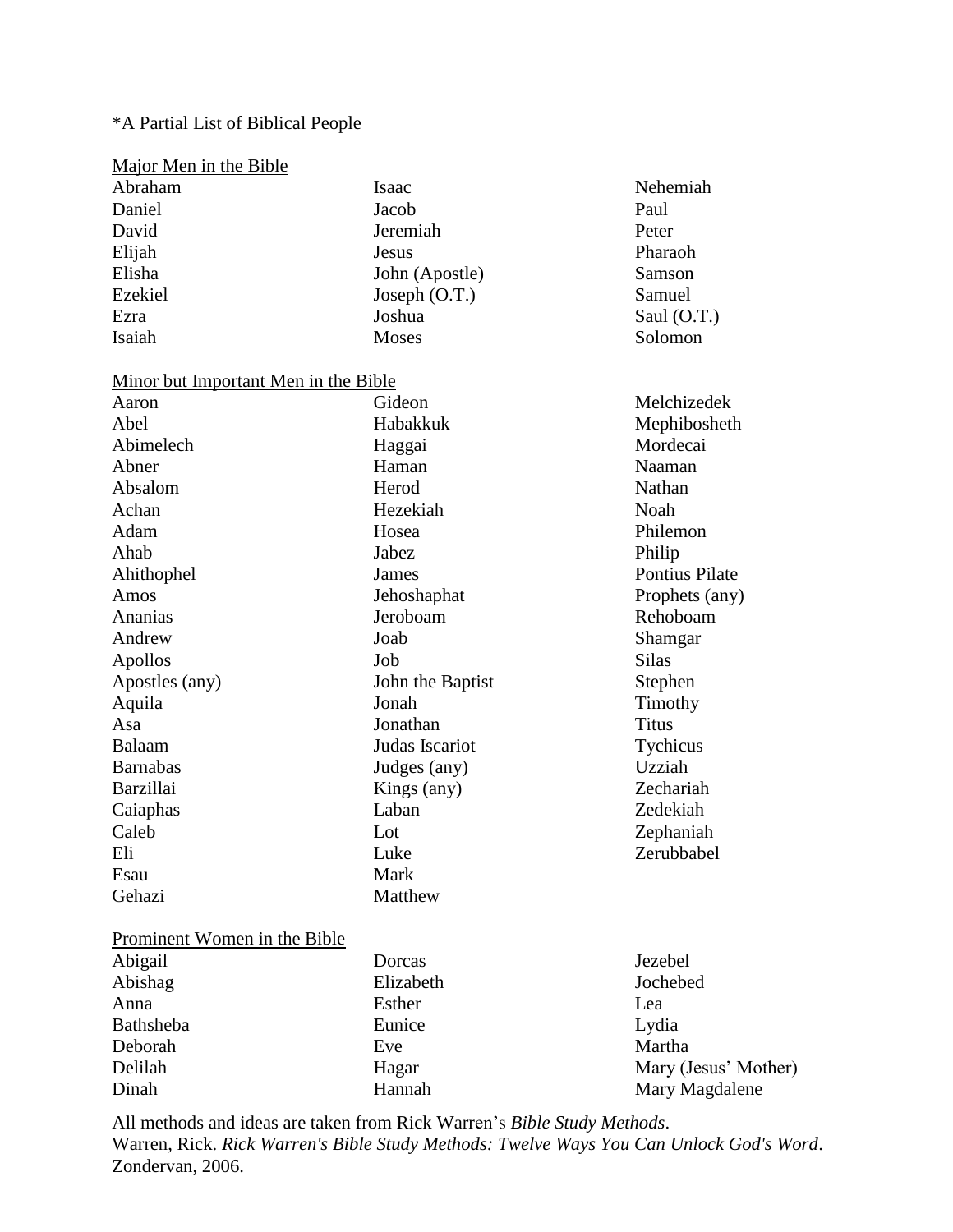| Mary of Bethany | Queen of Sheba                                      | Sarah          |
|-----------------|-----------------------------------------------------|----------------|
| Michal          | Rachel                                              | The Shunammite |
| Miriam          | Rahab                                               | Vashti         |
| Naaman's Maid   | Rebekah                                             | Zipporah       |
| Naomi           | Ruth                                                |                |
| Priscilla       | Sapphira                                            |                |
| $\epsilon$      | 's wife," such as Lot's wife, Potiphar's wife, etc. |                |
| $\epsilon$      | 's daughter," such as Pharaoh's daughter.           |                |
| $ -$            |                                                     |                |

Various widows and women encountered by Jesus, such as the woman at the well of Sychar.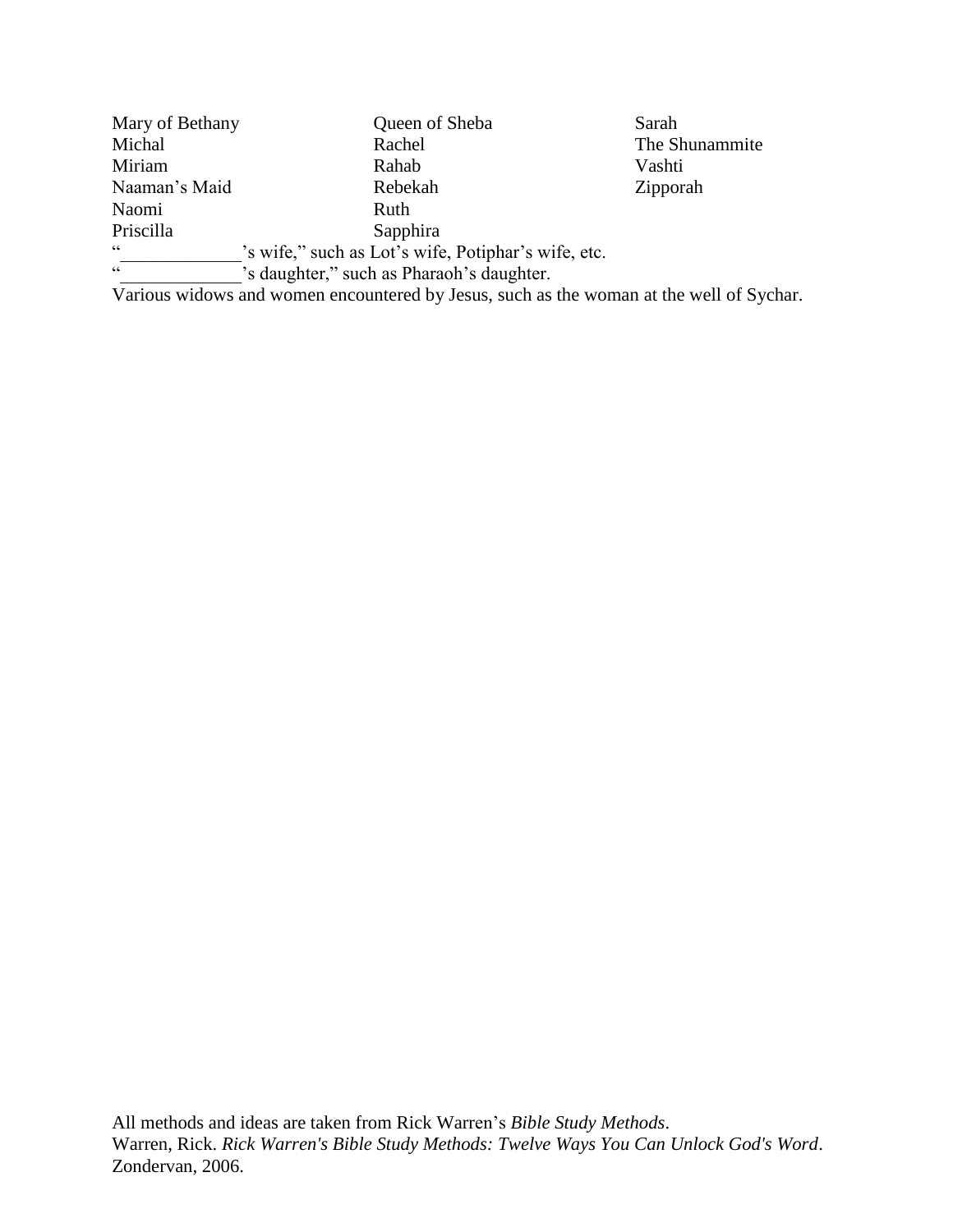\*\*General Questions for a Biographical Study

#### Reputation

Who wrote what we know about this person? What did people say about him? What did his friends say about him? What did his enemies say about him? What did his family (wife, children, brothers, sisters, parents) say about him? What did God say about him? Why do you think God allowed this person to be mentioned in the Bible?

#### Tests of Character

What were his aims and motives? What was he like in his home? How did he respond to failure? Did he get discouraged easily? How did he respond to adversity? Did he handle criticism well? How did he respond to success? Did he get proud when praised? How did he respond to the trivial and mundane things in life? Was he faithful in the little things? How quickly did he praise God for the good or bad things that happened to him? How quickly did he obey God when told to do something? How quickly did he submit to God-ordained authority? What was he like when he was alone with God?

#### Background

What can you discover about his family and ancestry? What does his name mean? Why was he given that name? Was it ever changed? What was his home-life like? How was he raised? Where was he raised? What were the characteristics of his parents? How did they influence him? Was there anything special about his birth? Where did he live? What was his everyday life like? Was he exposed to other cultures? Did they affect him in any way? What was the condition of his country politically and spiritually during his lifetime? What kind of training did he have? Did he have any schooling? What was his occupation? How long did he live? Where did he die? How did he die?

### Significant Events

Was there any great crisis in his life? How did he handle it? What are the great accomplishments for which he is remembered? Did he experience a divine "call"? How did he respond to it? What crucial decisions did he have to make? How did they affect him? Others? Did any particular problem keep recurring in his life? Where did he succeed? Where did he fail? Why? How did the environment and circumstances affect him? What part did he play in the history of God's plan? Did he believe in the sovereignty of God? (God's control over all events)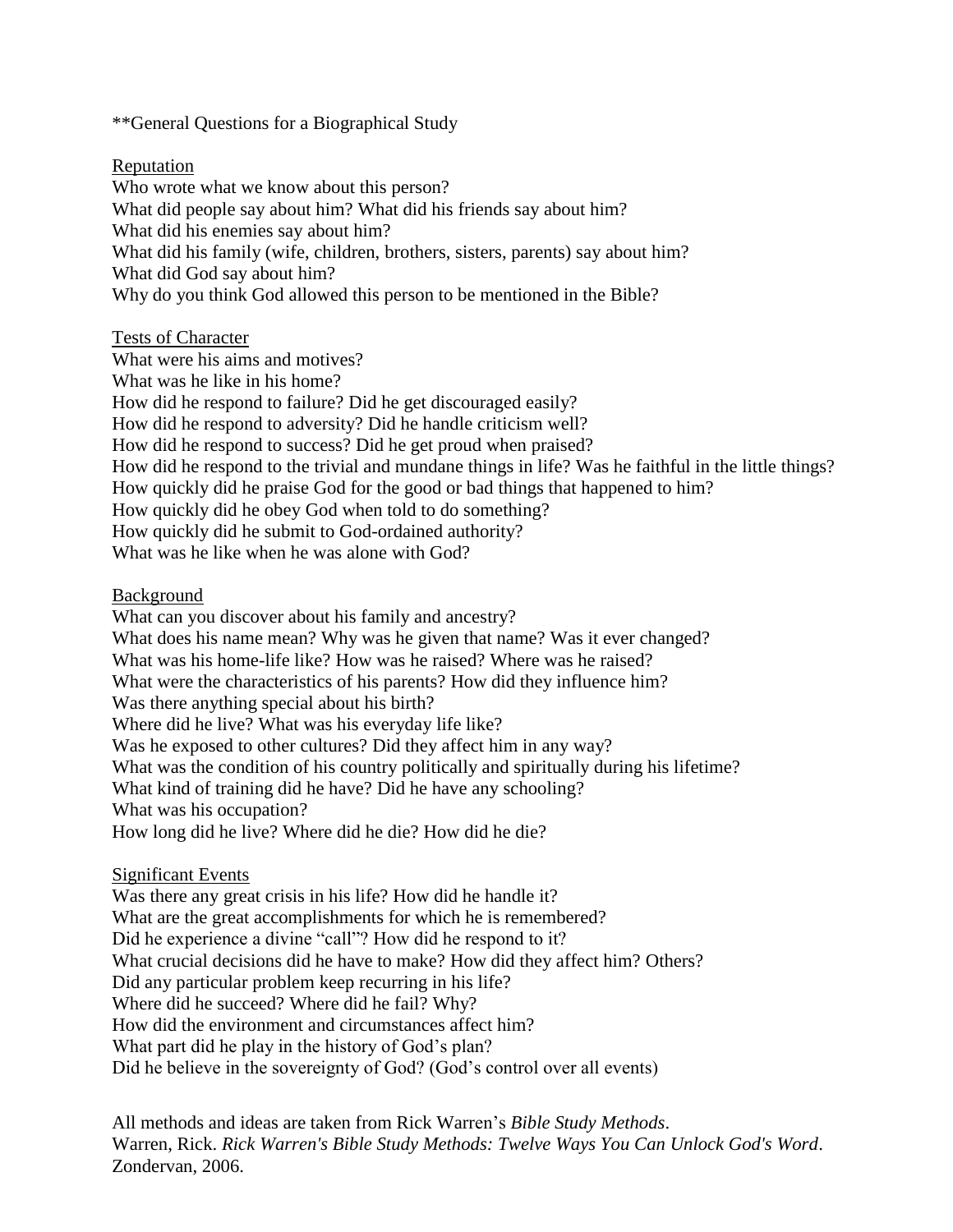## Relationships

How did he get along with other people? Was he a loner? Was he a team person? How did he treat other people? Did he use them, or serve them? What was his wife (her husband) like? How were they influenced by their spouse? Who were his close companions? What were they like? How did they influence him? Who were his enemies? What were they like? How did they influence him? What influence did he have on others? On his nation? On other nations? Did he take care of his family? How did his children turn out? Did his friends and family help or hinder him in serving the Lord? Did he train anyone to take his place? Did he leave a disciple (a "Timothy") behind?

## Personality

What type of person was he? What made him the way he was? Was his temperament choleric, melancholic, sanguine, or phlegmatic? What were the outstanding strengths in his character? What traits did he have? Did his life show any development of character as time passed? Was there growth and progression there? What were his particular faults and weaknesses? What were his particular sins? What steps led to those sins? In what area was his greatest battle: lust of the flesh, lust of the eyes, or pride of life? What were the results of his sins and weaknesses? Did he ever get the victory over his particular sins and weaknesses? What qualities made him a success or failure?

Was he in any way a type of Christ?

Spiritual Life

What personal encounters did he have with God tat are recorded in Scripture?

What was his purpose in life? Did he try to bring glory to God?

What message did he preach and live? Was his life a message for or against Christ/God?

Did he live a separated life, distinct from worldly ways?

What did he believe? What great lessons did God teach him?

Why do you think God dealt with him the way he did?

What was his attitude toward the Word of God? Did he know the Scriptures existing at the time? What kind of prayer life did he have? Did he have close fellowship with God?

Was he bold in sharing his testimony? Was he courageous witness in times of persecution? How big was his faith in God? How did he show it? Did God give him any specific promises? Was he a good steward of what God had given him—time, wealth, talents?

Was he filled with the Spirit? What were his spiritual gifts? Did he use them?

Was he eager to do God's will, willingly and without question?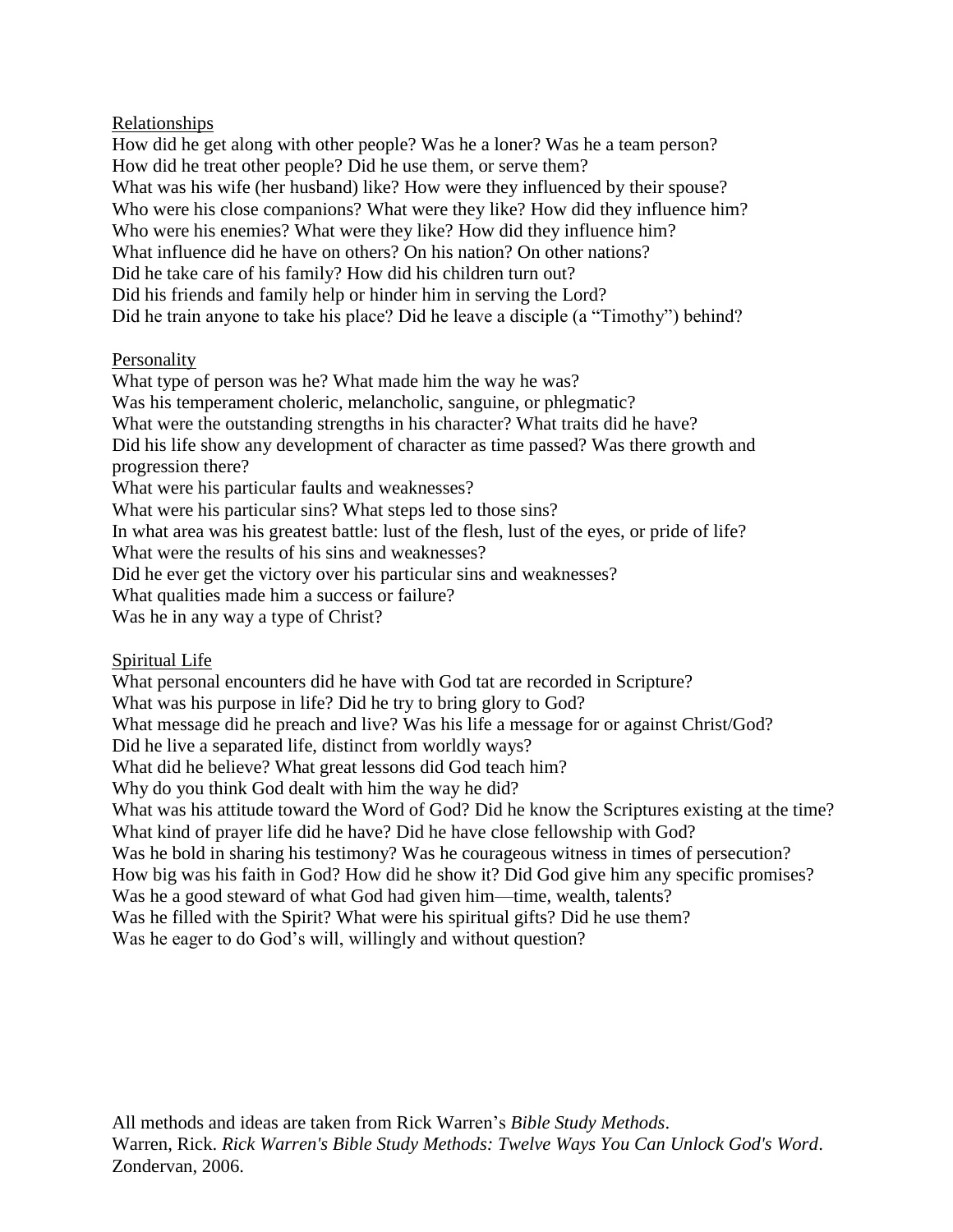\*\*\*Positive and Negative Character Qualities

| Honesty             | Resourcefulness     |
|---------------------|---------------------|
| Integrity           | Observer            |
| Dependability       | Industry            |
| Loyalty             | Creativity          |
| Dedication          | Enthusiasm          |
| Faithfulness        | Positiveness        |
| Trustworthiness     | Lovingness          |
| Sincerity           | Kindness            |
| Diligence           | Patience            |
| Orderliness         | Self-denying        |
| Righteousness       | Self-giving         |
| Fairness            | Sacrificing         |
| Obedience           | Compassionate       |
| Courteousness       | <b>Meekness</b>     |
| Respectfulness      | Sympathy            |
| Reverence           | Generosity          |
| Deference           | Forgiveness         |
| <b>Gratefulness</b> | Gentleness          |
| <b>Thankfulness</b> | <b>Mercifulness</b> |
| Wisdom              | Peacemaking         |
| Discernment         | Submissiveness      |
| Sensitivity         | Agreeableness       |
| Perspective         | Considerateness     |
| Discreetness        | Self-control        |
| Carefulness         | Wholeheartedness    |
| Cautiousness        | Determinate         |
| Discipline          | <b>Stableness</b>   |
| <b>Thriftiness</b>  | Energy              |
| Good Stewardship    | Zealousness         |
|                     |                     |

Earnestness Balance Moderateness **Chasteness** Pureness Cleanliness Modesty Cheerfulness Optimism Confidence Boldness Courageousness Man/Woman of Faith Bravery Durableness Humbleness Calmness **Quietness** Independence Tolerance Contentedness Uncomplaining Flexibleness Uncompromising A Servant Sense of Humor Characterized by the Beatitudes